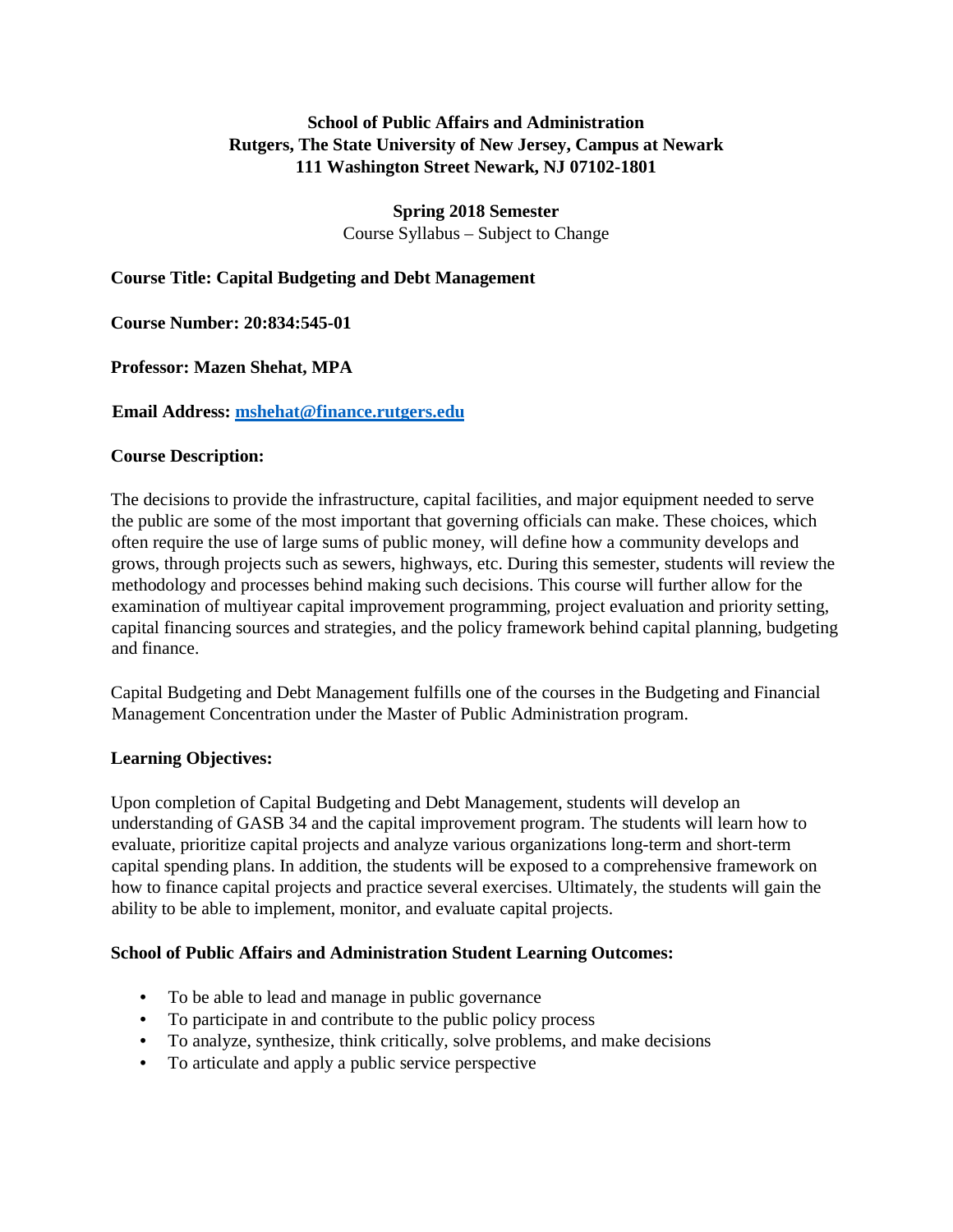• To communicate and interact productively with a diverse and changing workforce and citizenship

## **Required Textbooks:**

#### **#1**

Marlowe, J., Rivenbark, W. C., & Vogt, A. J., (2009). *Capital Budgeting and Finance – A Guide For Local Governments*, 2nd Edition. ISBN: 978-0-87326-188-3. Washington, D.C.: International City / County Management Association.

## **#2**

Provided Materials throughout the course.

## **Course Requirements and Grading:**

Evaluation will be based on discussion, written assignments, quizzes, and exams.

The components of the final grade are the following:

Discussions on the Textbooks and attendance 10% Written Assignments on the Capital Budgeting and Finance Textbook 30% Mid-Term 30% Final Paper 30%

Grading Scale: Final grades will be assigned according to the following scale:

 $A = 90 - 100$  $B+=85-89$  $B = 80 - 84$  $C+= 75 - 79$  $C = 70 - 74$  $F = 70$ 

## **Class Policies**:

- Syllabus This syllabus serves as a general outline. The instructor reserves the right to deviate from any part of the syllabus as necessary. Students will be notified of any such modifications.
- Late attendance and last assignments submission will impact the grades.

## **Rutgers University Libraries:**

Many library resources are available online. Assistance is available through phone, email, and chat. Information about the library can be found here:<http://libguides.rutgers.edu/intro>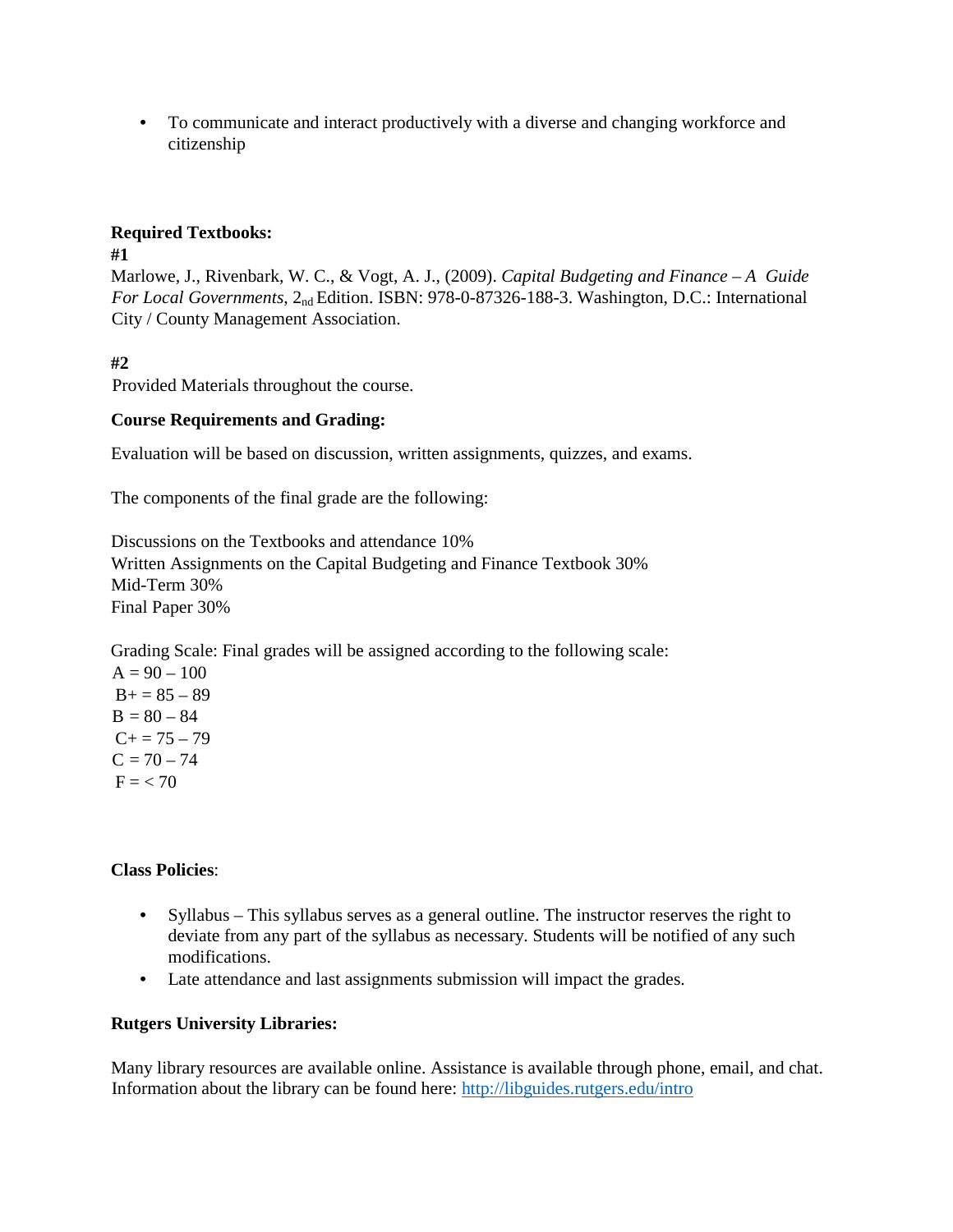#### **Rutgers SPAA Graduate Writing Center**

The Rutgers SPAA Graduate Writing Center provides focused help to SPAA graduate students preparing for leadership roles in government and in nonprofit agencies. The center's staff assists students in conceptualizing and organizing term papers and other written assignments, as well as with the nuts-and-bolts of writing them. Its services include tutoring, small-group workshops, and referrals to editors when more intensive help is needed[.](https://spaa.newark.rutgers.edu/writing-center) <https://spaa.newark.rutgers.edu/writing-center>

#### **Serving Students with Disabilities:**

Rutgers University welcomes students with disabilities into all of the University's educational programs. In order receive consideration for reasonable accommodations, a student with a disability must contact the appropriate disability services office at the campus where you are officially enrolled, participate in an intake interview, and provide documentation: [https://ods.rutgers.edu/students/documentation-guideline/general-guidelines.](https://ods.rutgers.edu/students/documentation-guideline/general-guidelines) If the documentation supports your request for reasonable accommodations, your campus's disability services office will provide you with a Letter of Accommodations. Please share this letter with your instructors and discuss the accommodations with them as early in your courses as possible.

#### **Academic Integrity:**

Students at Rutgers University are expected to maintain the highest ethical standards. The consequences of academic dishonesty, including cheating and plagiarism, are very serious. Rutgers' academic integrity policy is at [http://academicintegrity.rutgers.edu/.](http://academicintegrity.rutgers.edu/) When you submit an exam or assignment, you need to abide by the honor pledge of *"On my honor, I have neither received nor given any unauthorized assistance on this examination/assignment."*

## **Psychological and Counseling Services:**

If you experience psychological or other difficulties as a result of this course, or because of other issues that may interfere with your performance in the course, please contact the University's Psychological and Counseling Service Center [\(http://www.counseling.newark.rutgers.edu;](http://www.counseling.newark.rutgers.edu/) 973- 3535805), which is located in Blumenthal Hall, Room 101. The Center offers a variety of free, confidential services to part-time and fulltime students who are enrolled at Rutgers.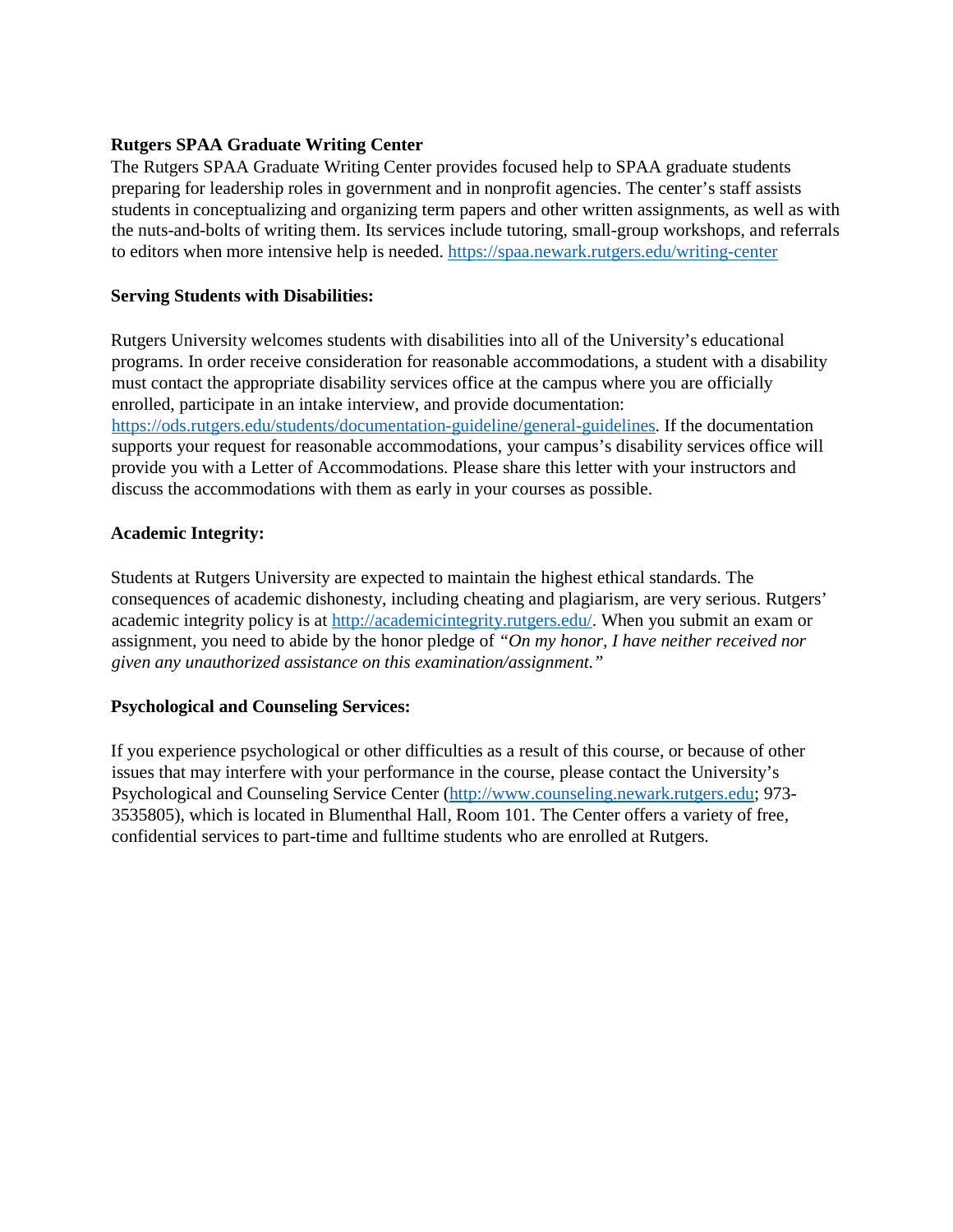#### **Schedule of Assignments**

# **Class 1 - 1/22/18**

Marlowe Chapter 1

# **Class 2 – 1/29/18**

Marlowe Chapter 2

## **Class 3 – 2/5/18**

Reading Materials

#### **Class 4 – 2/12/18** Marlowe Chapter 3

**Class 5 – 2/19/18**

Reading Materials

## **Class 6 - 2/26/18** Marlowe Chapter 4

#### **Class 8 – 3/5/18** Marlowe Chapter 5

Spring Break no Class 3/12/18

## **Class 8 – 3/19/18** Mid-Term Exam

**Class 9 – 3/26/18** Reading Materials Written Assignment 4

#### **Class 10 – 4/2/18** Marlowe Chapter 6

**Class 11 – 4/9/18** Marlowe Chapter 7 Written Assignment 5

## **Class 12 – 4/16/18** Reading Materials

**Class 13 – 4/23/18**